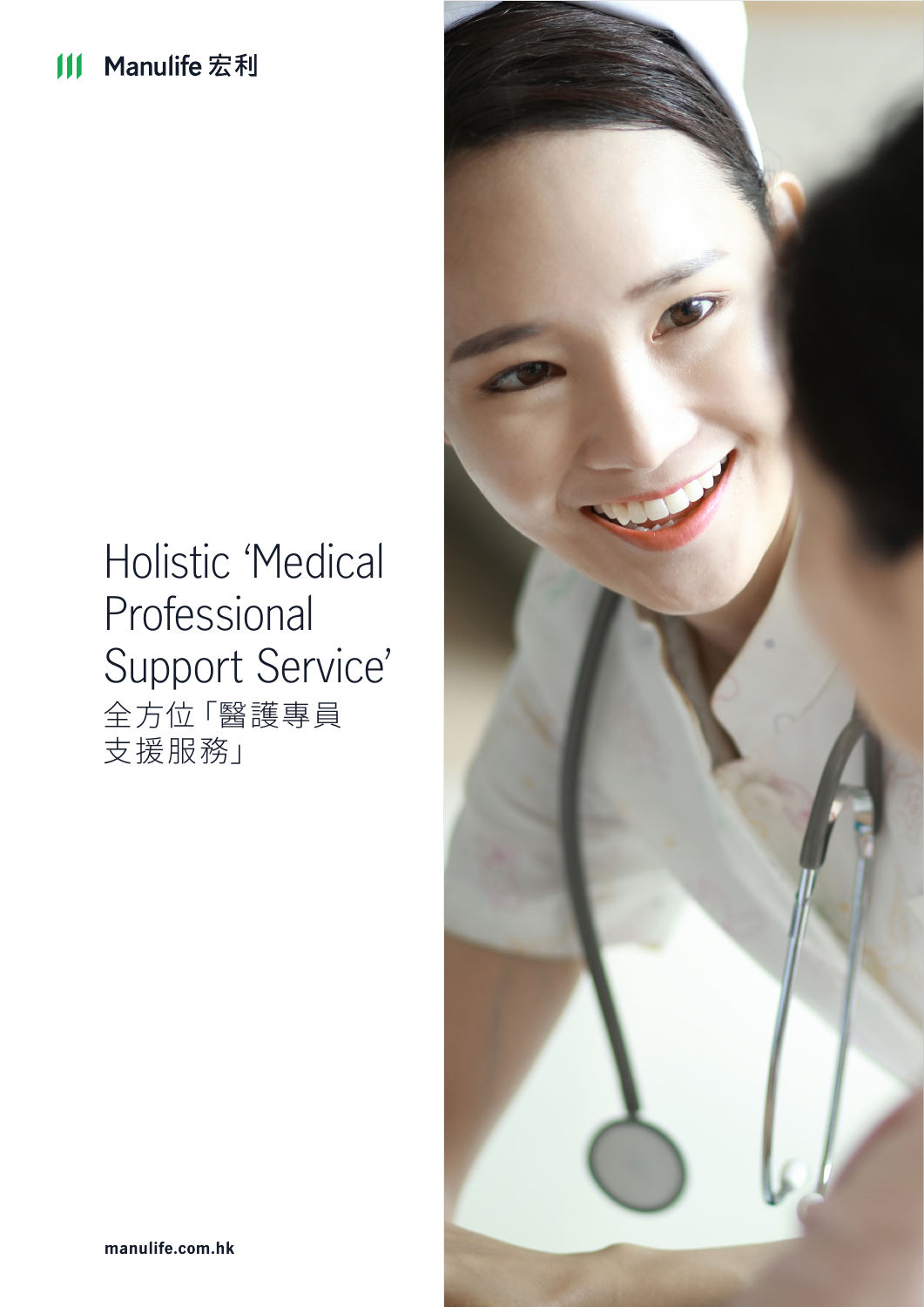## Service Highlights

We know that dealing with critical illness like cancer can be physically, psychologically and financially demanding. As your partner for health, we are here for you every step of the way with our Holistic 'Medical Professional Support Service'\*. Our Medical Case Manager will guide you through the entire process of getting cancer treatments — so you can focus on a swift, worry-free recovery.

**The content of this leaflet does not contain all the terms and conditions of policies, and the full terms and conditions are set out in the policy documents. ManuMaster Healthcare Series/Benefit and ManuShine Healthcare Series/Benefit are available as basic plans or supplementary benefits.**

### **Personalized Service**

A personalized Medical Case Manager will be assigned to take care of your medical and emotional needs, as well as handle your claims-related enquiries.

### **Professional Team**

Our Medical Case Managers are professionals with medical backgrounds or qualified nurses with a thorough understanding of the treatment procedures. They will be able to ease off your worries throughout the treatment journey.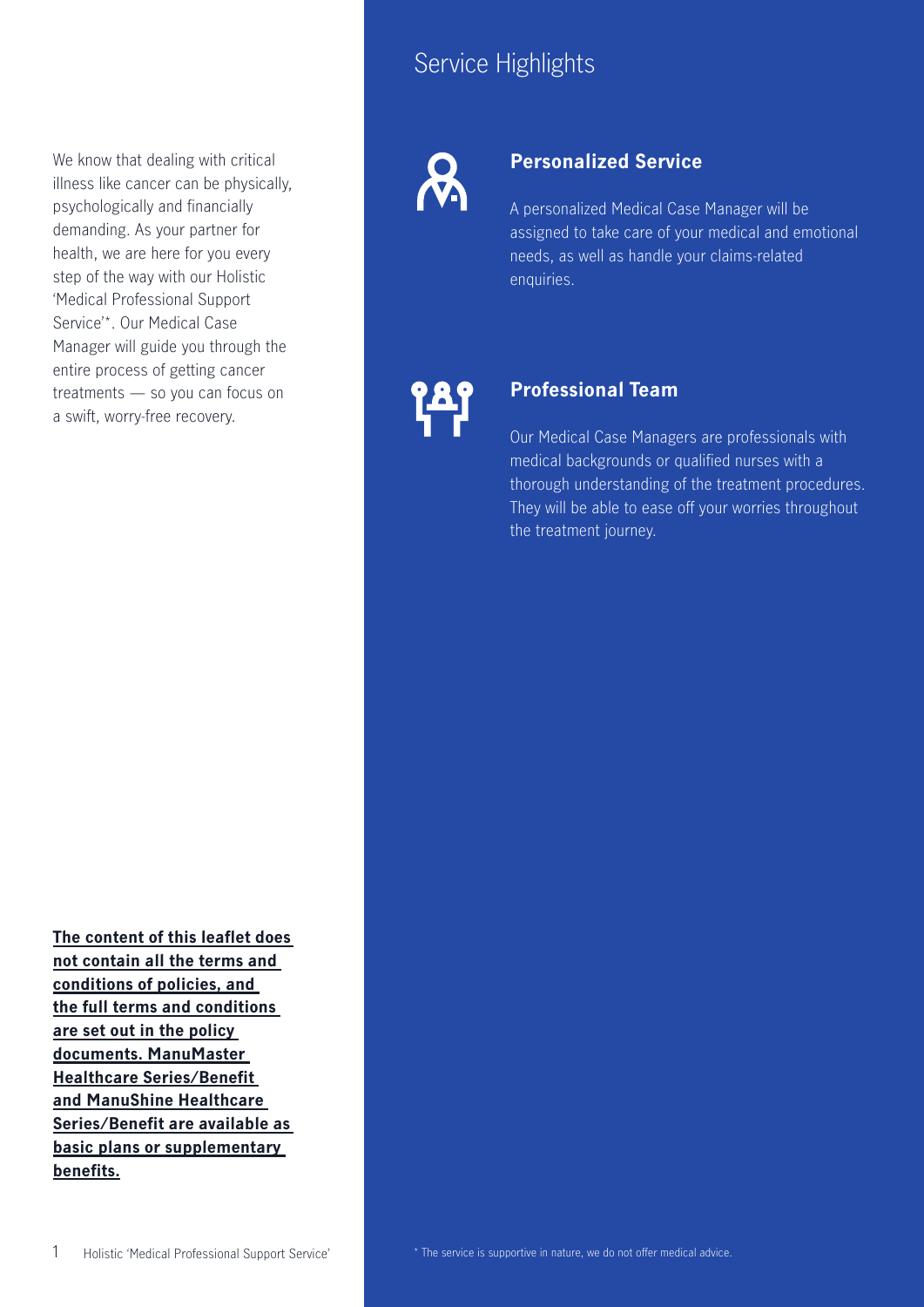

## Eligible Customers

You can enjoy the Holistic 'Medical Professional Support Service' if you are the insured person of the following medical plans\* without relevant exclusions:

- **• Manulife Supreme VHIS Flexi Plan**
- **• ManuMaster Healthcare Series/Benefit**
- **• ManuShine Healthcare Series/Benefit**

This service is available to customers with confirmed or suspected cancer including, but not limited to, lumps, abnormal laboratory tests or imaging, and abnormal bleeding. The diagnosis of which must be confirmed by a registered medical practitioner.

\* To be eligible, the eligible medical policy must have been in-force for more than 2 years.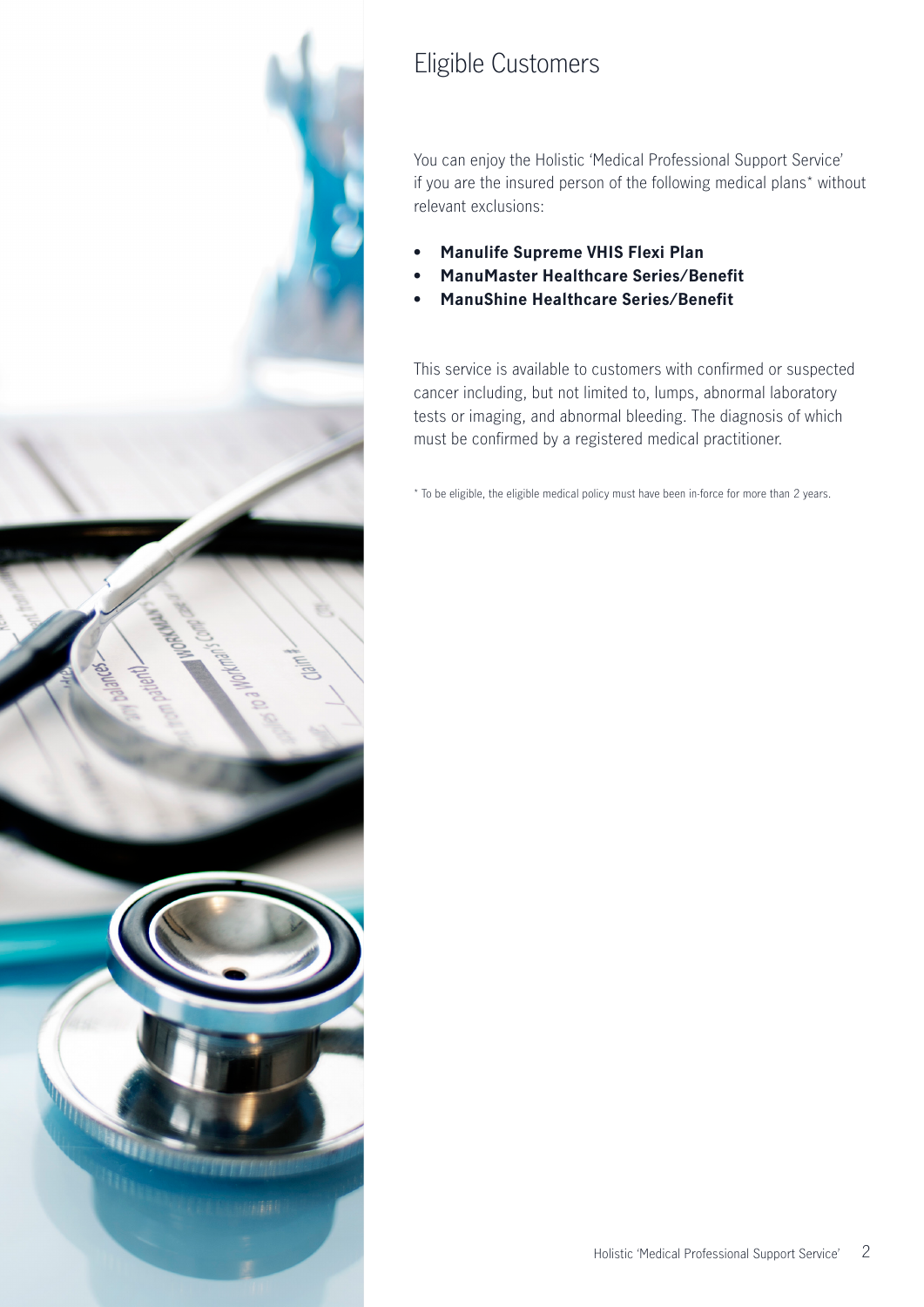## Service Details

A personalized Medical Case Manager will be assigned to support you through cancer treatment journey:

### **Dedicated Care and Support**

- Once our Medical Case Manager receives your clinical information such as preliminary diagnosis and tentative treatments, we will understand your medical needs and explain to you the treatment journey.
- You'll receive dedicated support to answer your queries and help ease the worries you may have about your medical conditions and claims-related matters.

### **Medical Service Provider Recommendation**

**Pre-approval** 

**Service**

- We offer a choice of medical service providers<sup>1</sup>. Whenever you need a second medical opinion or would like to explore treatment options, we can recommend a doctor that suits your needs.
- An eligibility letter will be issued through email so you can enjoy discounted rates at our recommended medical service providers.

The Medical Case Manager will lead you in gaining access to appropriate pre-approval services<sup>2</sup> upon needs:

- You can enjoy [Cashless Outpatient Cancer Treatment Service](https://www.manulife.com.hk/en/individual/services/pre-assessment-and-cashless-service/outpatient-cancer-treatment.html) and [Credit Service for Hospitalization,](https://www.manulife.com.hk/en/individual/services/pre-assessment-and-cashless-service/credit-service-for-hospitalization.html) subject to pre-approval by Manulife.<sup>3</sup>
- Once approved, we will pay directly to the hospitals the preauthorized credit amount for your eligible hospital and surgical expenses, so you don't need to pay upfront<sup>4</sup>.
- The Medical Case Manager will guide you through the preapproval and claims procedures.
- When you need assistance after submitting a claim, the Medical Case Manager will assist you and communicate with the claims department to facilitate a smooth claims process.

### **Remarks:**

- 1. The recommended medical service provider will be from Manulife Network.
- 2. Pre-approval Services shall be provided by Medical Case Managers.
- 3. Pre-approval Services include, but are not limited to, the Cashless Outpatient Cancer Treatment Service and the Credit Service for Hospitalization. These services do not form any part of Manulife's medical insurance policies. They are special administrative arrangements and not product features. Manulife reserves the right to terminate these services at any time without prior notice.
- 4. If the medical expenses exceed the claimable amount pre-approved by Manulife or incurred for items not covered, you will have to pay for the shortfall.

### **Follow-up on Claims-related Matters**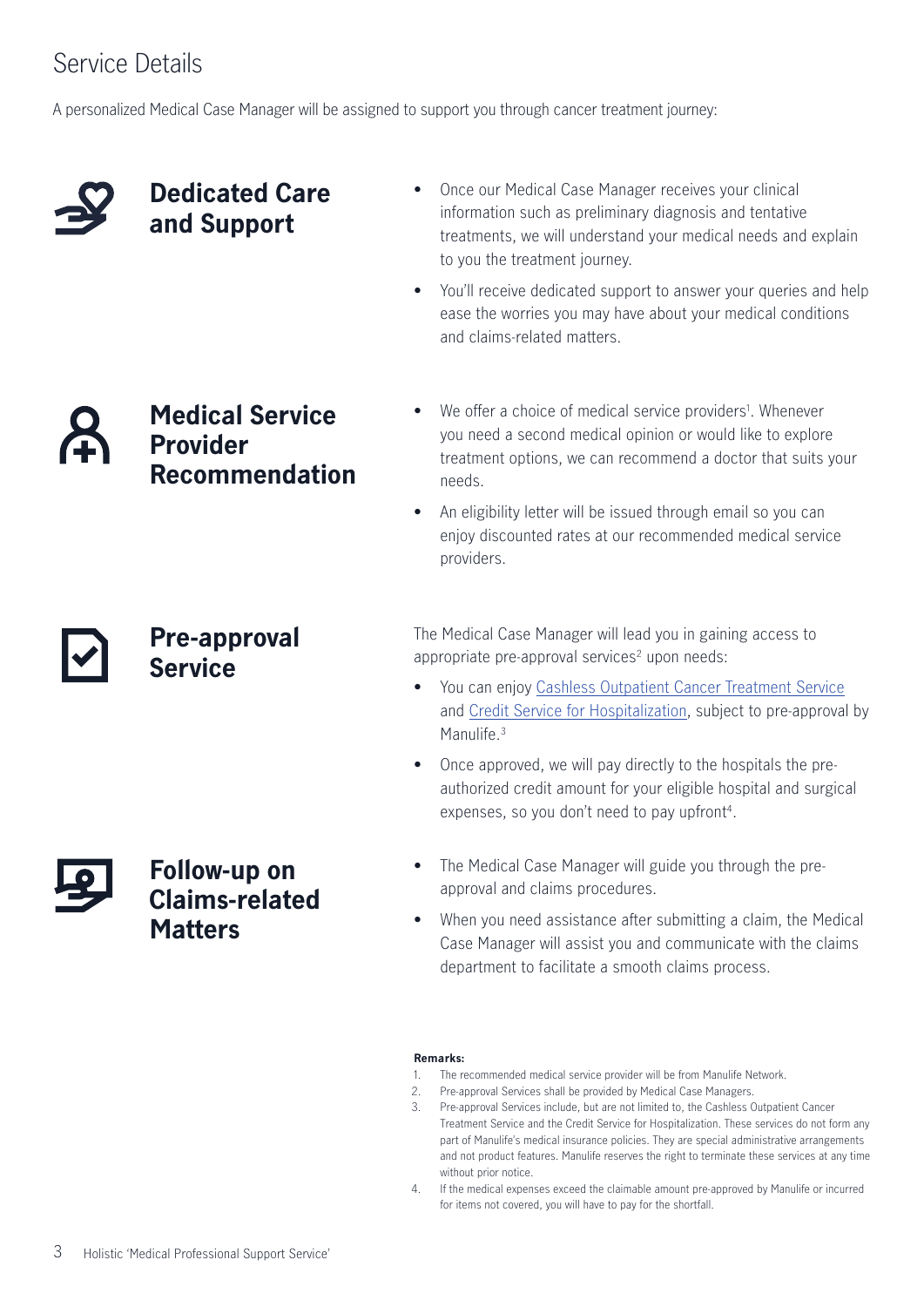### How the Service Works



The insured person (or policy holder, if insured person is under 18 or where applicable) can register through the designated hotline at **2108 1350** or your Financial Advisor.

If eligible, the insured person will be appointed a personalized Medical Case Manager.

The Medical Case Manager regularly follows up with the insured person or policy holder on the progress until active treatment ceases or when further enquiries are received.



The Medical Case Manager calls the insured person (or policy holder, where applicable) for follow-up and offers Holistic 'Medical Professional Support Service'<sup>+</sup>.

+ Service will be provided from Monday to Friday between 9:00am to 6:00pm (except public holidays).